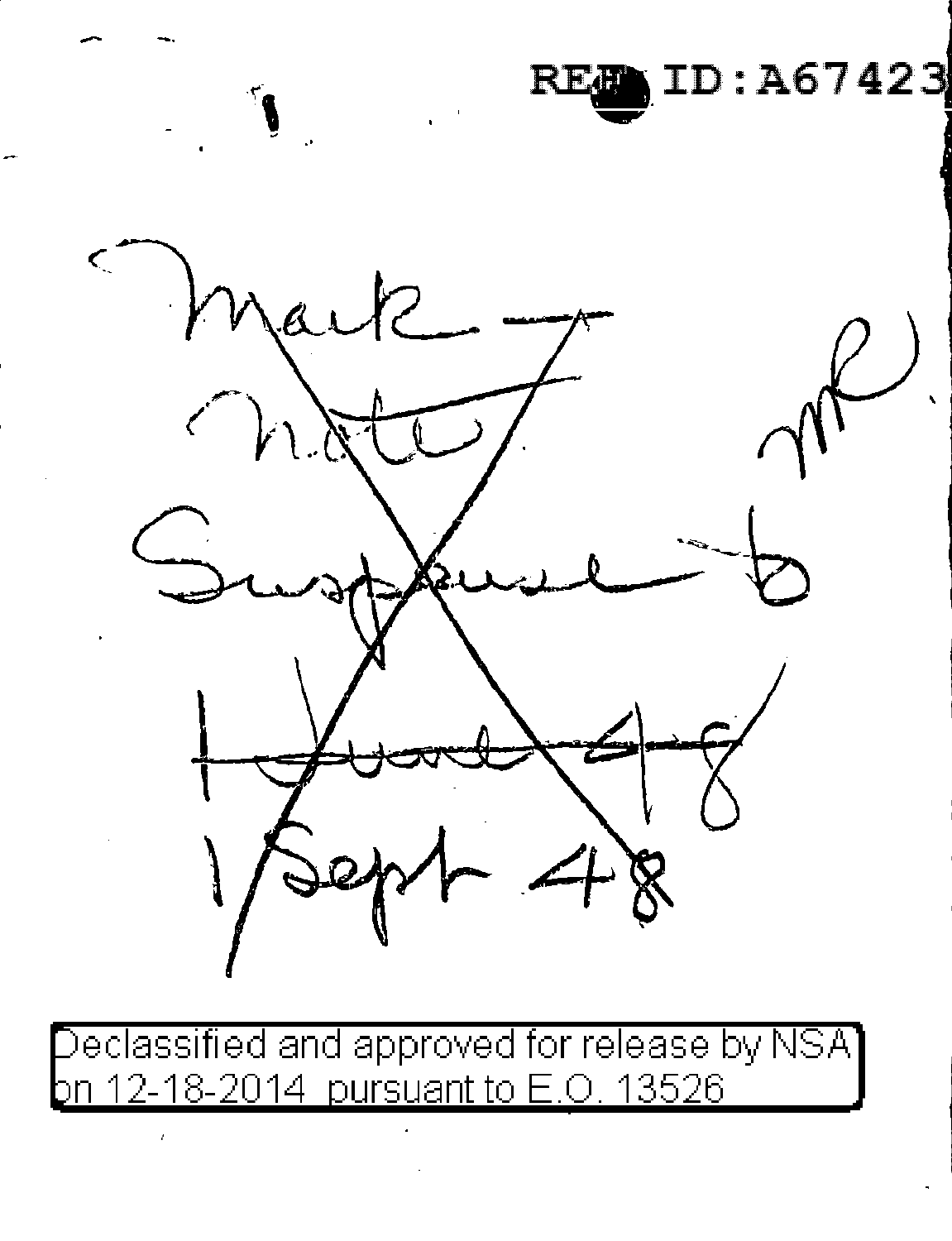## EXECRT HID : ACT / 4223

| SUBJECT NAME<br><u>AAATOTATUT AT</u><br>UUNTIDDIIIIID | $AS -$      | NO<br>pt.           |
|-------------------------------------------------------|-------------|---------------------|
| <b>FROM</b><br>CSGAS-14                               |             | DATE<br>Jan 48<br>7 |
| SUSPENSE DATE                                         | <b>TYPE</b> | FILE DESIGNATION    |
| <b>SUBJECT</b>                                        |             |                     |

## Rotation Plan Committee<br>Minutes of Meeting, 30 Oct 47

| TO<br>$AS-20$                                     | то<br>$AS-IO$ | TO          | TO   | то   |  |  |
|---------------------------------------------------|---------------|-------------|------|------|--|--|
| DATE<br>Ι8<br>-48<br>Jan                          | <b>DATE</b>   | <b>DATE</b> | DATE | DATE |  |  |
| MAIL CONTROL RECORD<br><b>PD AGO</b> FORM 734<br> |               |             |      |      |  |  |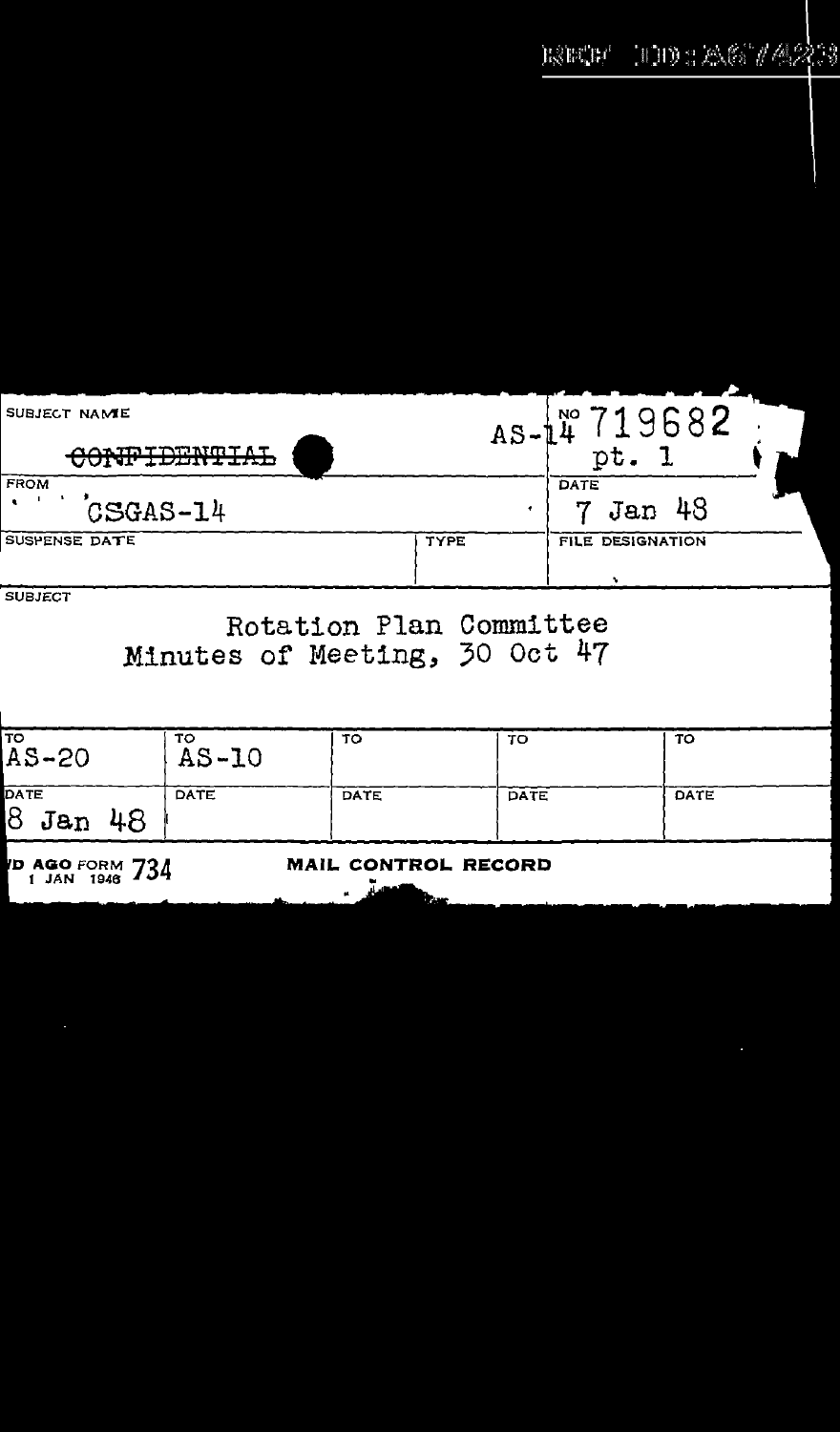SECRET REF<sub>CONFIDENTIAL RESTRICTED</sub> DATE  $\frac{8 \text{Jau}}{\text{FROM}}$  TO TO FROM TO FROM Chief, ASA ...  $(10)$ <br> *Executive O* ...  $(11)$ Executive 0 ... (11) Tech Staff (81) \_\_ *.--J'* Co'r Joint Oper . . Ch, Materiel Br .... (82) \_\_ Co'r Joint Oper . . . (12)<br>Deputy Chief, ASA . (20  $\frac{Q_0}{Q_1}$  . . . . (82) Ch, Methods Br. (83)<br>Dir, Comm Res . . . (14) Ch, Protective Br (84) Dir, Comm Res ...  $(14)\sqrt{ }$  Ch, Protective Br (84)<br>Ch, Pers Sec ...  $(21)$  Ch, Maint Br .. (85) Ch, Pers Sec . . . . (2 )\_\_ \_\_ Ch, Maint Br . . (85) \_\_  $\begin{array}{c|c}\n(22) & \text{Ch, Res & Dev Div} \\
(23) & \text{Techn } \text{Staff. . . . . . . (71)}\n\end{array}$ Ch, Plans & Oper .  $(23)$ <br>Ch, Materiel Sec .  $(24)$ Ch, Materiel Sec  $(24)$  Ch, Ch. Ciph & Cif Br(72)<br>Ch, Fiscal Sec  $(25)$  Ch, Int Equip Br (73) Ch, Fiscal Sec .  $(25)$  . Ch, Int Equip Br .(73)<br>Adjutant, ASA..  $(26)$  Ch, Elec & Elec Br. (74) Ch, Elec & Elec Br.  $(74)$ <sub>Ch</sub>, Lab Serv Br.  $(75)$ <sup>75</sup> Ch, Sec Cont Sec. . (27)\_\_ \_ \_\_ Ch, Lab Serv Br . (75) \_\_ \_\_ Ch, Operations Div . (90)\_ \_ Ch, C'logic Br. . . . (76) \_\_ Ch, Pers & Tng Br.  $(61)$ <br>Ch, Supply Br.  $(62)$ Ch, Machine Br. . . .  $(92)$ <br>Ch, Crypt Br . . . .  $(93)$ Co, Arlington Hall ....  $(40)$ Ch, Int Cont Br ... (94)\_ Ch, I & D Br....... (95)<br>Tech Staff.... (96) Tech Staff  $\dots$ . ( ) Approval & Return ( ) Information & File ( ) As Requested Recommendation ( ) Concurrence or Comments Signature if approved Information & Forwarding Your action by Information & Return Info upon which to base reply Is it desired that the  $\overline{\overline{}}$ WDGASFORM NO. 96 (Rev. 11) 31 Oct 46 44412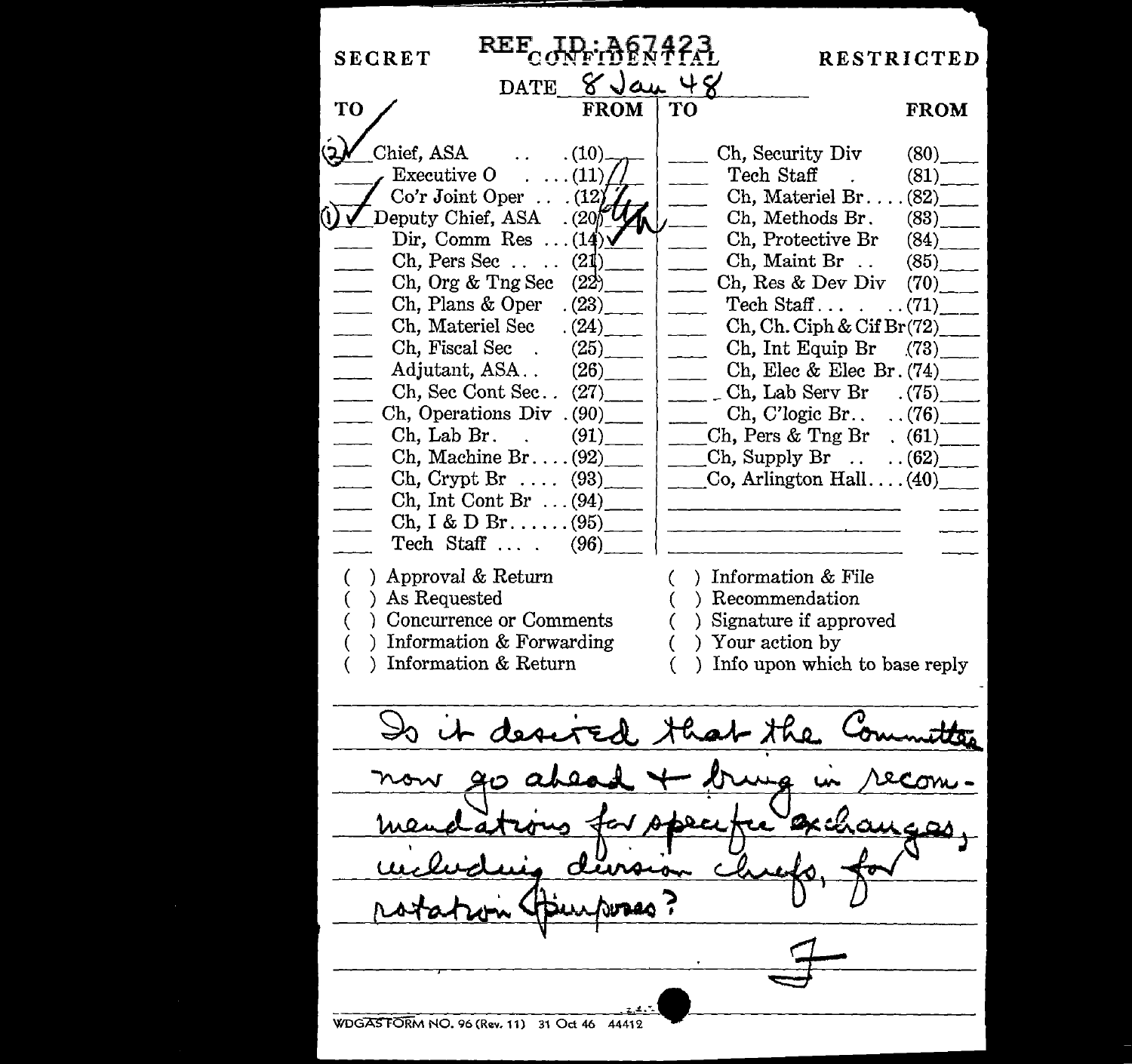REF **ID:A6**  $15$  taw 48 merico -Conforeme win Col. Hayes today, Says has sure the beingt by notation but not to suite agoncy would. Wants this public Suppease for a while. FAuggested wart until results d'heut purvey au  $\frac{1}{2}$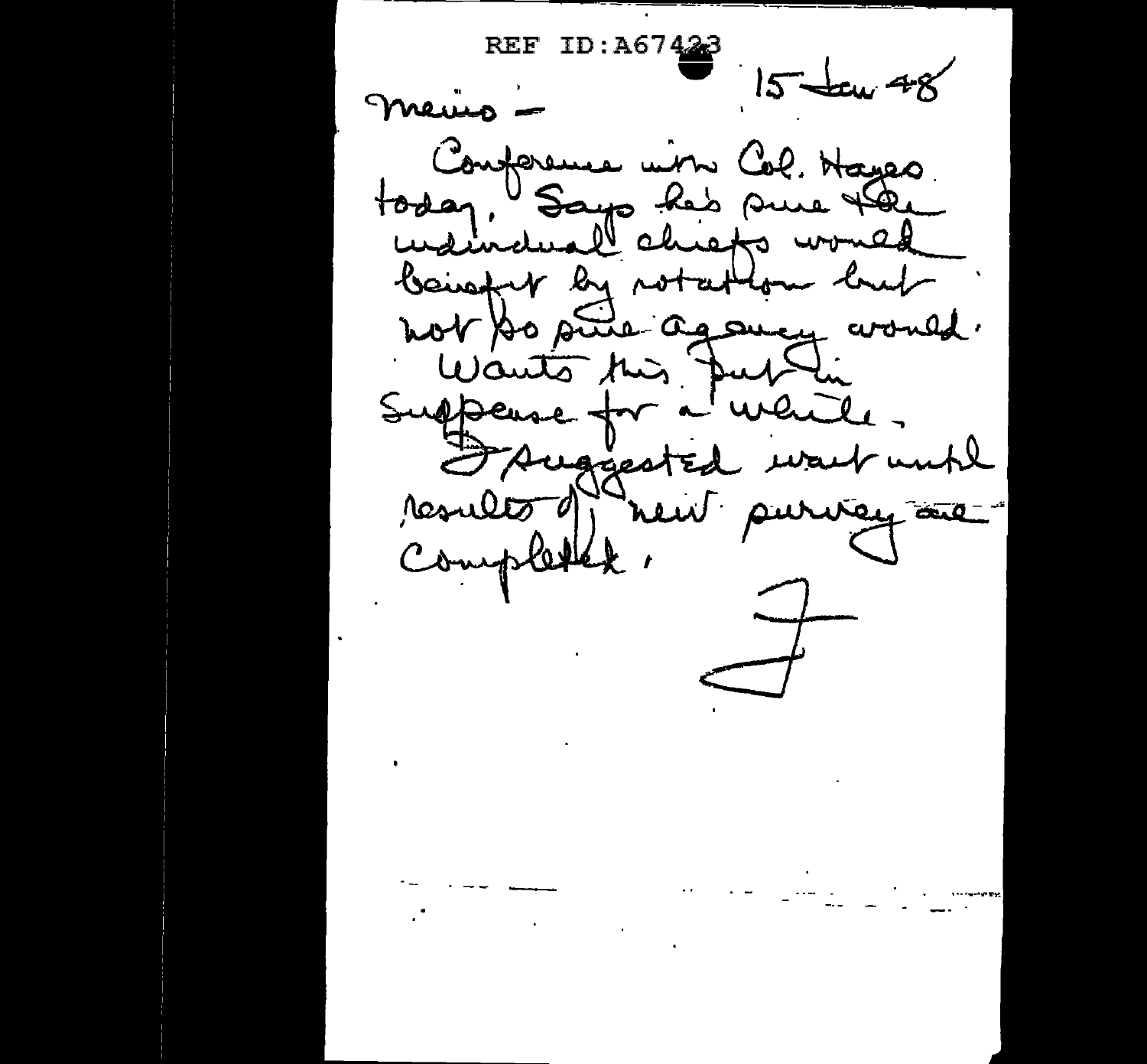**REF ID: A67423** 

OTATION PLAN COMMITT

## 7 January 1948

A meeting of the Rotation Plan Committee was held in Room 117 Headquarters at 1000 hours on 30 October 1947. The following were present:

> Mr. Williem F. Friedman, AS-14, Chairman Dr. S. Kullback, AS-70 - Mr. F. B. Rowlett, AS-90 - Mr. J. L. Sullivan, AS-61<br>- Capt. R. W. Stowbridge, AS-23

-lst Lt. H. S. Buchanan, AS-21

Also present:

 $\sim$  Mr. Leo Rosen, AS-70 Nr. Nark Rhoads. AS-14

The Chairman briefly reviewed the order setting up the Committee and the results of its two previous meetings. He recalled to the members that after the second meeting no further action was taken because uncertainties incident to budgetary problems and their effects upon our personnel levels and so on made it advisable to postpone action in regard to rotation of personnel. Recently Colonel Rayes inquired regarding the status of the Plan and indicated that he wanted the Committee to resume its deliberations. He desired that the Committee should make additional. specific recommendations regarding retation of personnel and indicated that the matter of rotating division chiefs should be explored.

In regard to the persons already rotated (Small, Douglas, and Perner), Dr. Sinkev stated that he would like to keep Mr. Small for enother six months. It was agreed that no further rotation of these personnel for at least six months would take place.

- In answer to the question: should rotation be made for definite periods? Mr. Rowlett stated that he believed that it should depend on operational needs.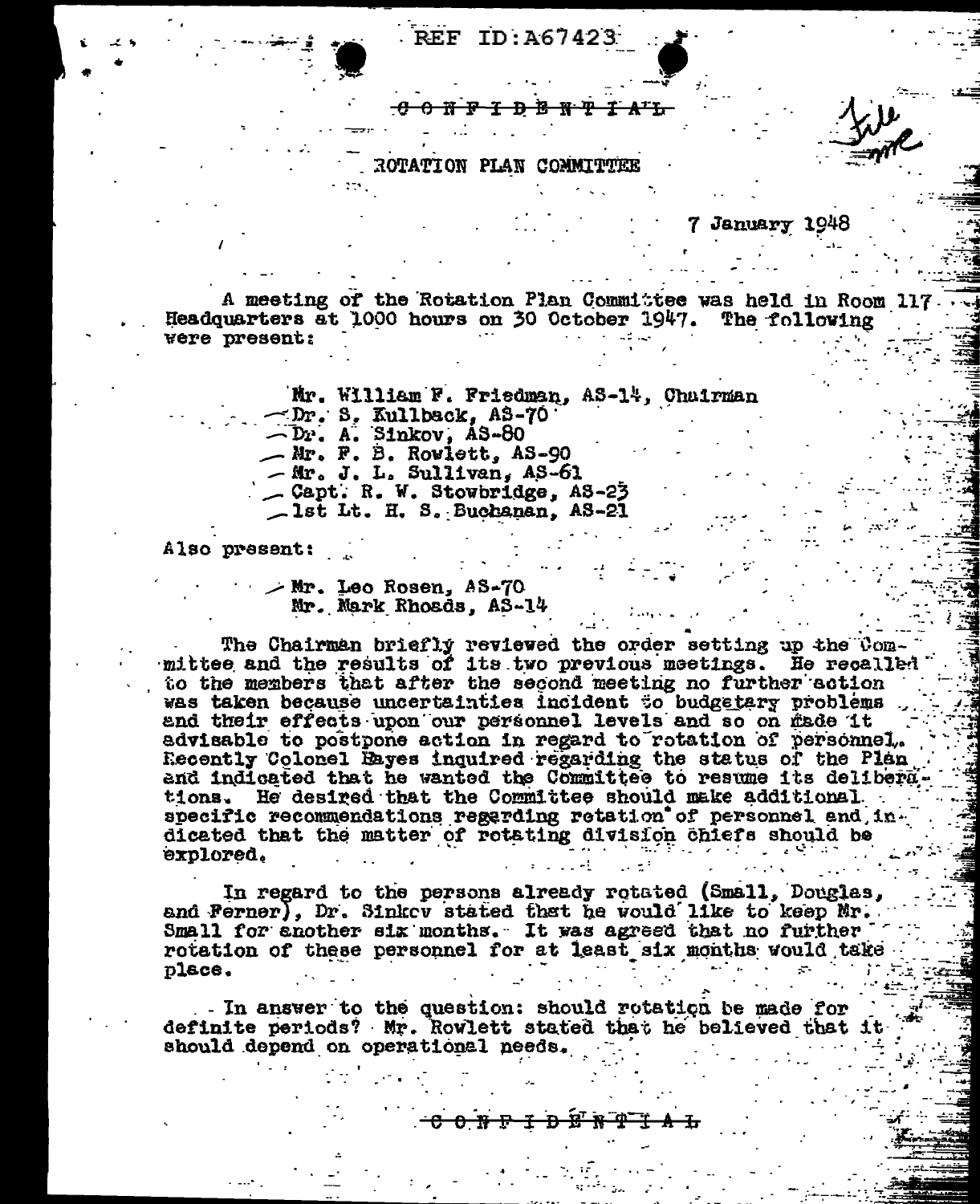

 $\cdot$   $\cdot$ 

REF ID:A67423 REF ID:A67423<br>C C N F I D E N T

- - --;:

~·

....

A review of the lists of rotatable personnel previously pre-<br>pared by the division chiefs was made. After considerable discussion the names of the following were suggested for possible rotation:

- Mr. Dumey, P-6, Chief of AS-76, to be interchanged with Mr. Clark, P-6, Assistant Chief of Security .<br>Division
- Mr. Gordon, P-5, Chief of Project Section, AS-76, to be interchanged with Mr. Austin, P-5, Chief or AS-83

It vas agreed that the wishes *ot* the 1no1vidual 1n each case should be consulted prior to any transfer.

Due to the difficulty in selection of personnel for rotation when selection is based on individuals rather than on the jobs held by them, it was agreed that a broader program based on a study of comparable job descriptions rather  $~$ than on individuals be studied. Mr. Rhoads was designated to make this study.

The rotation of Staff members with operating personnel was discussed. It was agreed that this was immortant because business relations between these two categories of personnel would be aided by a knowledge of each other's problems. At present, if there are conflicts in views, these are due mainly to the lack of appre-<br>ciation of the other fellow's problems for ..n many cases, Staff members have had no recent operational experience (within the past two years) and they would, as time goes on, be at a serious disadvantage in making sound recommendations, or in holding down an overseas job vith the ASA. ·Also, most operating personnel have bad very little Start experience. Becauao of the limitation on assignment of grades higher than P-4 to Staff, in accordance with a decision made by the Chief or Deputy Chlef  $\mathbf{r}$  ASA, it was felt that no good purpose would be served in rotating civilians from the operating divisions to the Staff, because it is personnel of grades higher than P-4 ord1naril7 vho would accomplish the most good in this regard. It was deemed most important, however, that Staff members be rotated to operating divisions, incase they had no operating experience. In the future, it would be advisable to assign those who are to occupy staff positions for a minimum of a year in the operating divisions. The present short tour is totally inadequate to give a proper appreciation of the problems to be<br>encountered. The case of the 32 AAF officers to be assigned to<br>ASA was cited. These officers are to be *assigned* to the operating ASA was cited. These officers are to be ussigned to the operating divisions and not to Staff. Hence they will probably be better. experienced than equivalent ASA officers in their detailed knowledge of operations and will be better equipped for their own operations in the Air Force.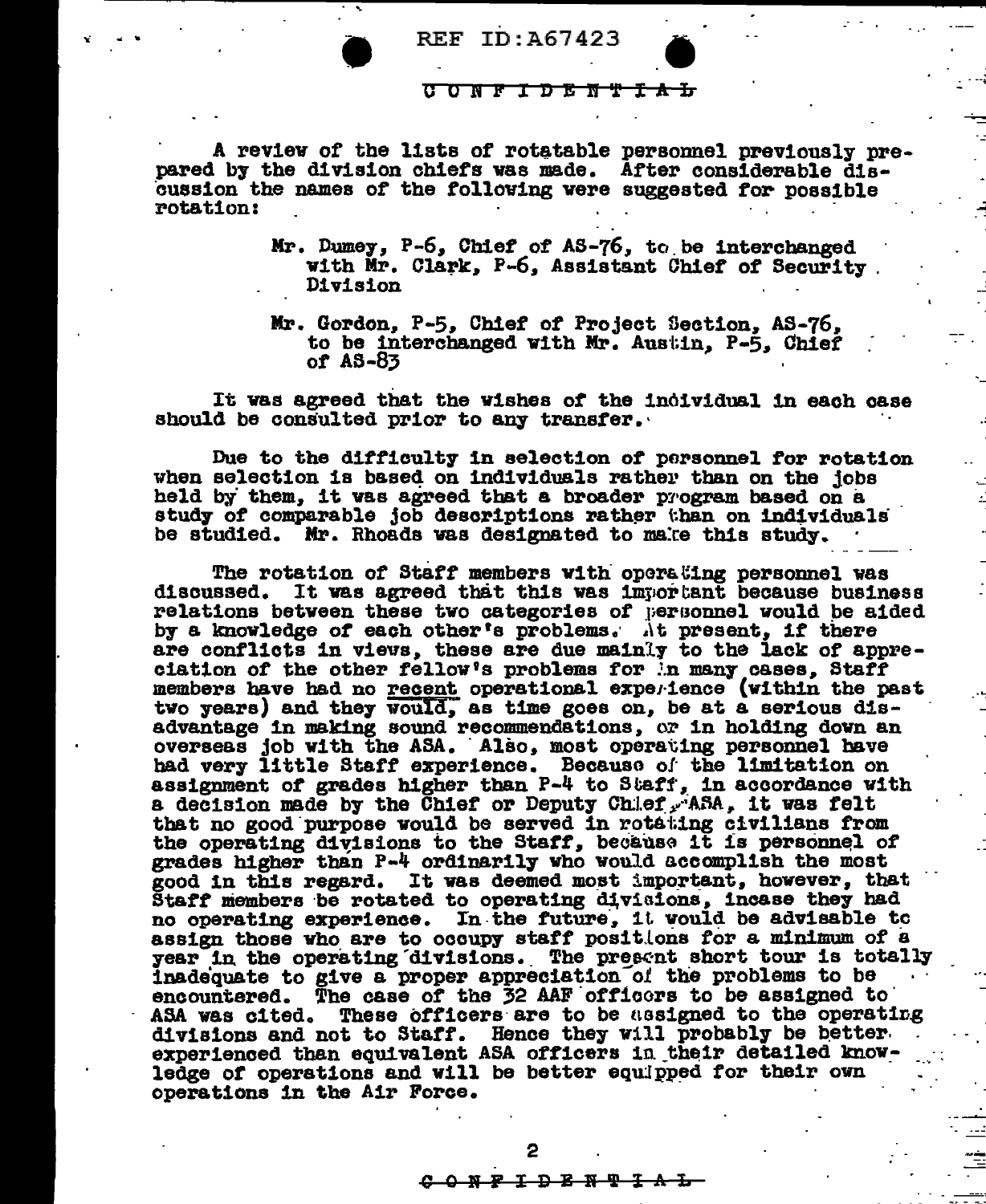Rotation of Division Chiefs. Mr. Friedman reviewed the advantages to be gained from such rotation. In addition to the points cited in the minutes of the previous meeting, he felt that rotation of division chiefs would provide a freshness in point of view and prevent the solidification of people in jobs for long periods of time. An organization should not be dependent on one man or a very limited number of men, and although it would be a hardship on the individual to switch, the Agency as a whole would benefit. Cases were cited of such rotation in high administrative positions in the Bell Telephone System and in other companies. Mr. Sullivan was requested to ascertain from the Personnel Division of the Department of the Army or elsewhere pertinent data in regard to any studies made along this line in the commercial field.

Mr. Rowlett objected to accepting as a valid generalization that the "new-point-of-view" idea is a good reason for rotating. division chiefs. It does not always work out, and he does not believe in shifting for the sake of shifting. If vacancies occur, however, that is another matter. The application of "new broom" in practice often has repercussions and temporarily, at least, there is a possibility of creating inefficiencies.

Dr. Sinkov stated that he has been in his present position for a year and a half. It has been good experience because it has been new to him. He feels, however, that he is totally out of the picture in regard to cryptanalysis and the research laboratory fields. He would welcome the change for the stimulation that it would bring to him. His present position has become largely routinized.

Dr. Kullback had a neutral feeling in the matter. In his position as Chief of AS-70 he has dealings with problems of both AS-80 and AS-90. He would not object to rotation, were it so decided, although he is completely absorbed in and by his present assignment and is not anxious to rotate.

Asked for his opinion, Captain Stowbridge indicated his view that rotation of high-echelon personnel, including division chiefs, would be good for the Agency.

 $\mathcal{L} \subset \mathcal{L}$ 

Lt. Buchanan, representing Lt. Colonel Libby stated that he was too new in his present assignment to venture any views on the matter.

Mr. Sullivan stated that he had no views on the matter except to see that anything done was in harmony with Civil Service regulations.

0 N P I D B N PI A